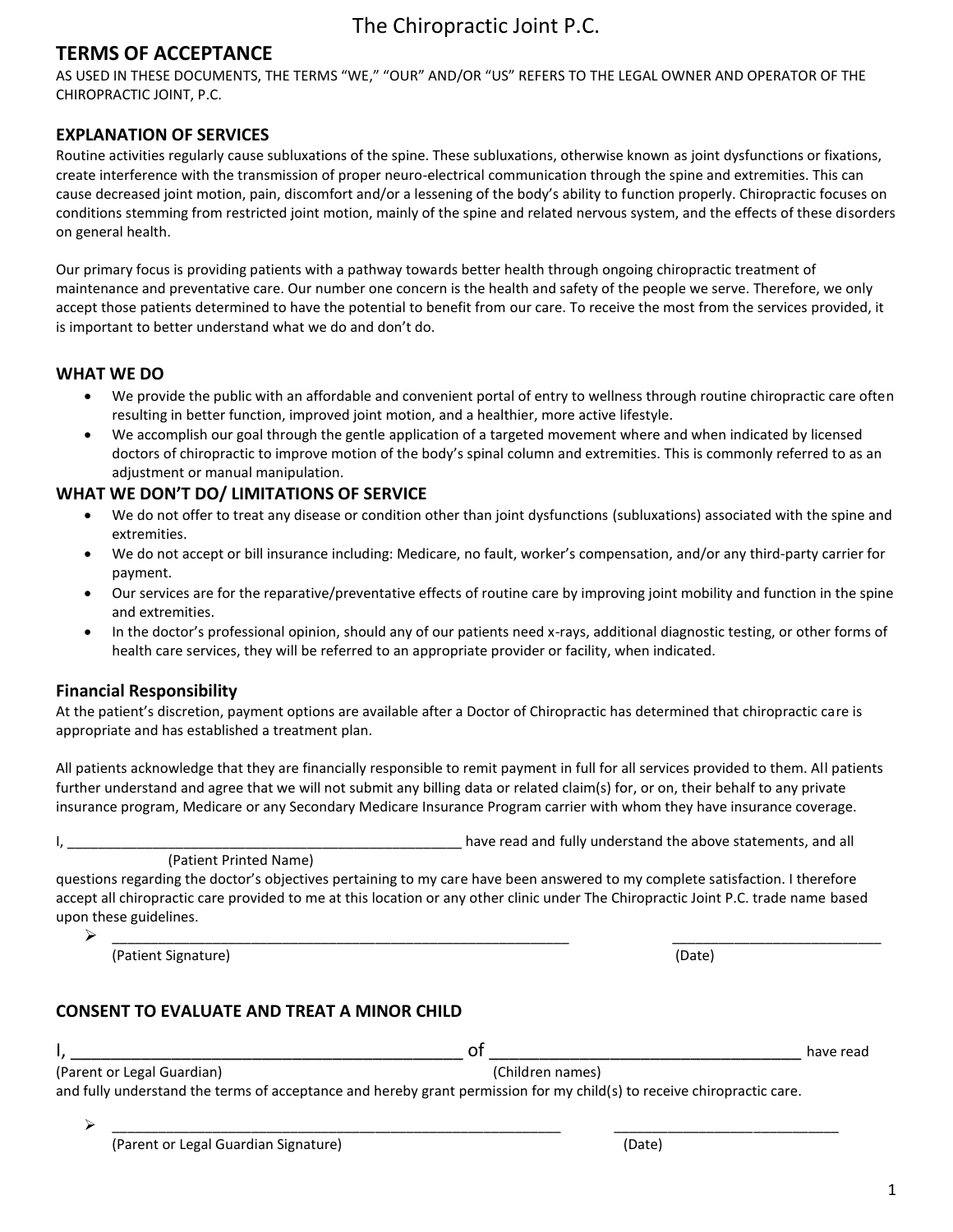### **Patient Information**

|                                                                                                                               |  | Age_______________                                       |
|-------------------------------------------------------------------------------------------------------------------------------|--|----------------------------------------------------------|
|                                                                                                                               |  |                                                          |
|                                                                                                                               |  | State ________________ Zip Code_________________________ |
|                                                                                                                               |  |                                                          |
|                                                                                                                               |  |                                                          |
| What is your preferred method of communication? $\Box$ Phone $\Box$ Text $\Box$ Email                                         |  |                                                          |
|                                                                                                                               |  |                                                          |
|                                                                                                                               |  |                                                          |
|                                                                                                                               |  |                                                          |
|                                                                                                                               |  |                                                          |
| Are you Medicare eligible?     Yes     No                                                                                     |  |                                                          |
| Do you have a Health Savings Account (HAS) or flexible Spending Account (FSA)?     Yes     No                                 |  |                                                          |
| Approximately, how far did you travel to get here today? $\Box$ 0-3 miles $\Box$ 3-5 miles $\Box$ 5-10 miles $\Box$ 10+ miles |  |                                                          |
| Approximately, how long did it take you to get here today? $\Box$ 0-5 mins $\Box$ 6-10 mins $\Box$ 11-15 mins $\Box$ 15+ mins |  |                                                          |
| How did you first hear about the Chiropractic Joint, P.C.?                                                                    |  |                                                          |
| If you were referred by someone please tell us who, so we may thank them.                                                     |  |                                                          |
|                                                                                                                               |  |                                                          |
|                                                                                                                               |  |                                                          |

➢ \_\_\_\_\_\_\_\_\_\_\_\_\_\_\_\_\_\_\_\_\_\_\_\_\_\_\_\_\_\_\_\_\_\_\_\_\_\_\_\_\_\_\_\_\_\_\_\_\_\_\_\_\_\_\_\_\_ \_\_\_\_\_\_\_\_\_\_\_\_\_\_\_\_\_\_\_\_\_\_\_

(Patient Signature) (Date)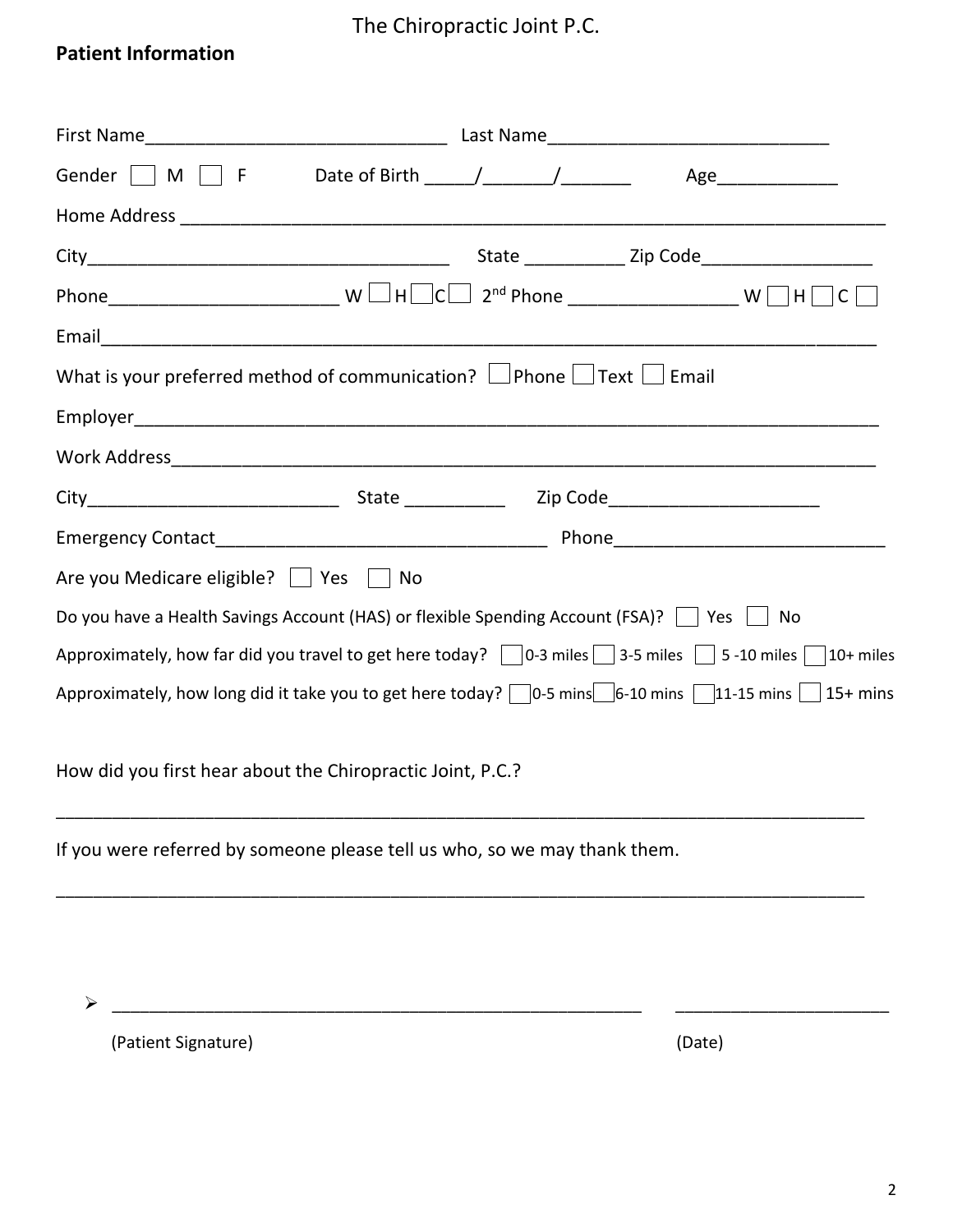|  | <b>Patient History</b> |
|--|------------------------|
|--|------------------------|

|                                                                                                                     |                                                                                    |                                          |       |                |                    |          |         |                            |          |                  | F                                                                                                    |
|---------------------------------------------------------------------------------------------------------------------|------------------------------------------------------------------------------------|------------------------------------------|-------|----------------|--------------------|----------|---------|----------------------------|----------|------------------|------------------------------------------------------------------------------------------------------|
|                                                                                                                     |                                                                                    |                                          |       |                |                    |          |         |                            |          |                  |                                                                                                      |
| Circle appropriate responses for the following:                                                                     |                                                                                    |                                          |       |                |                    |          |         |                            |          |                  |                                                                                                      |
| 2. Reason for today's visit?                                                                                        |                                                                                    |                                          |       |                |                    |          |         |                            |          |                  | 1. Have you had chiropractic care before? Yes No If yes, how recently? _____________________________ |
| Pain                                                                                                                |                                                                                    |                                          |       |                |                    |          |         |                            |          |                  | Discomfort Stiffness Maintenance Care Recent Injury Previous Injury                                  |
| Worse                                                                                                               |                                                                                    |                                          |       |                |                    |          |         |                            |          |                  | Same<br><b>Better</b>                                                                                |
|                                                                                                                     |                                                                                    | Check off the type of pain and frequency |       |                |                    |          |         |                            |          |                  |                                                                                                      |
| 4. Where is/are<br>your area(s) of<br>complaint today?<br>(Check all that<br>apply)                                 | Rate pain/<br>discomfort<br>between 1-<br>10<br>$(1 = minimal -$<br>$10 =$ severe) | Radiating                                | Sharp | $\overline{a}$ | Tingling           | Numbness | Burning | Inflamed/<br>Swollen       | Constant | Intermittent     | Explain what helps and/or<br>worsens the condition:                                                  |
| Headache/Migraine                                                                                                   |                                                                                    |                                          |       |                |                    |          |         |                            |          |                  |                                                                                                      |
| Neck                                                                                                                |                                                                                    |                                          |       |                |                    |          |         |                            |          |                  |                                                                                                      |
| Shoulder(s)                                                                                                         |                                                                                    |                                          |       |                |                    |          |         |                            |          |                  | 5. Use the figures below to place                                                                    |
| Arm(s)                                                                                                              |                                                                                    |                                          |       |                |                    |          |         |                            |          |                  | an "X" on any specific area(s)                                                                       |
| Elbow(s)                                                                                                            |                                                                                    |                                          |       |                |                    |          |         |                            |          |                  | where you are experiencing                                                                           |
| Wrist(s)                                                                                                            |                                                                                    |                                          |       |                |                    |          |         |                            |          |                  | pain, discomfort or limited range                                                                    |
| Upper Back                                                                                                          |                                                                                    |                                          |       |                |                    |          |         |                            |          |                  | of motion.                                                                                           |
| <b>Middle Back</b>                                                                                                  |                                                                                    |                                          |       |                |                    |          |         |                            |          |                  |                                                                                                      |
| Lower Back                                                                                                          |                                                                                    |                                          |       |                |                    |          |         |                            |          |                  | Front<br><b>Back</b>                                                                                 |
| Hip(s)                                                                                                              |                                                                                    |                                          |       |                |                    |          |         |                            |          |                  |                                                                                                      |
| Sciatica                                                                                                            |                                                                                    |                                          |       |                |                    |          |         |                            |          |                  |                                                                                                      |
| Knee(s)                                                                                                             |                                                                                    |                                          |       |                |                    |          |         |                            |          |                  |                                                                                                      |
| Ankle(s)                                                                                                            |                                                                                    |                                          |       |                |                    |          |         |                            |          |                  |                                                                                                      |
| Other<br>Circle appropriate responses for the following:<br>6. Have you experienced this/these complaint(s) before? |                                                                                    |                                          |       |                |                    |          |         |                            |          |                  |                                                                                                      |
|                                                                                                                     |                                                                                    |                                          |       |                |                    |          |         |                            |          |                  |                                                                                                      |
| Yes<br><b>No</b>                                                                                                    |                                                                                    |                                          |       |                |                    |          |         |                            |          |                  |                                                                                                      |
| If yes, when? _                                                                                                     |                                                                                    |                                          |       |                |                    |          |         |                            |          |                  |                                                                                                      |
| 7. Are you pregnant? Yes No N/A                                                                                     |                                                                                    |                                          |       |                |                    |          |         |                            |          |                  |                                                                                                      |
|                                                                                                                     |                                                                                    |                                          |       |                |                    |          |         |                            |          |                  |                                                                                                      |
| apply)<br>Double Vision<br>Numbness on one side of face or body Fainting or lightheadedness<br>Difficulty Walking   |                                                                                    |                                          |       |                | Rapid eye movement |          |         | <b>Difficulty Speaking</b> |          | <b>Dizziness</b> | 8. Are you currently experiencing any of the following: (please circle all conditions below that     |
| Headaches like you have never experienced before                                                                    |                                                                                    |                                          |       |                |                    |          |         |                            |          |                  |                                                                                                      |

Headaches like you have never experienced before<br>Nausea or vomiting *(If yes to any, please describe)*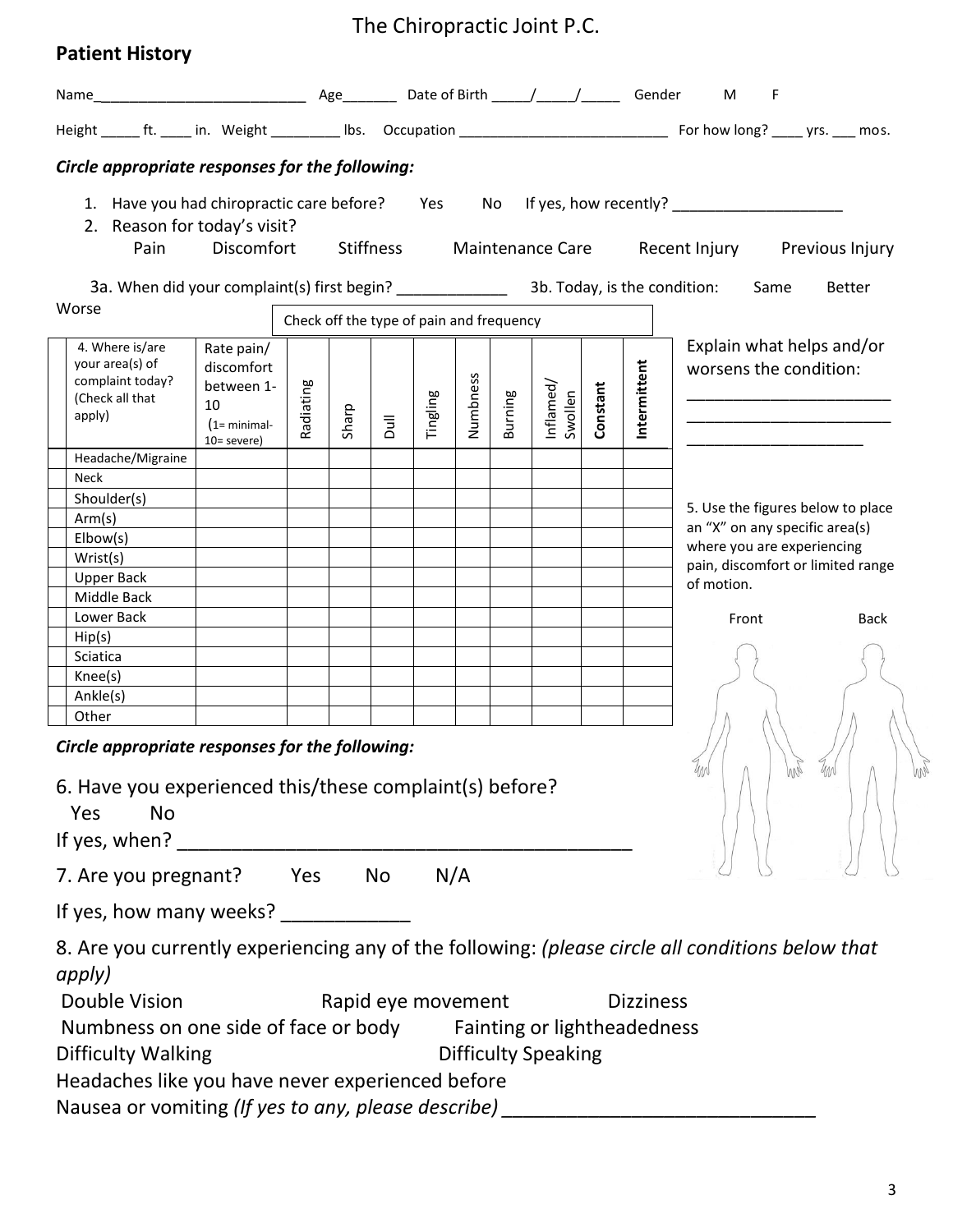|                                                                                                                |                                   | The Chiropractic Joint P.C.                                   |        |                             |  |  |
|----------------------------------------------------------------------------------------------------------------|-----------------------------------|---------------------------------------------------------------|--------|-----------------------------|--|--|
| <b>Patient History Continued</b><br>Musculoskeletal Conditions (please circle all conditions below that apply) |                                   |                                                               |        |                             |  |  |
| Headaches/Migraines                                                                                            | Hip Pain/Discomfort Arthritis     |                                                               |        | <b>Neck Pain/Discomfort</b> |  |  |
| <b>Sciatica</b>                                                                                                | <b>Elbow Pain/Discomfort</b>      |                                                               |        | Knee Pain/Discomfort        |  |  |
| <b>Fused/Fixated Joints</b>                                                                                    |                                   | <b>Shoulder Pain/Discomfort</b><br>Osteoporosis<br>Osteopenia |        |                             |  |  |
| <b>Herniated Disc</b>                                                                                          | <b>Upper Back Pain/Discomfort</b> |                                                               |        | Wrist Pain/Discomfort       |  |  |
| Joint Replacement Middle Back Pain/Discomfort Low Back Pain/Discomfort                                         |                                   |                                                               |        |                             |  |  |
|                                                                                                                |                                   | Ankle Pain/Discomfort                                         |        |                             |  |  |
|                                                                                                                |                                   |                                                               |        |                             |  |  |
| <b>Other Conditions</b>                                                                                        |                                   |                                                               |        |                             |  |  |
| <b>Heart Disease</b><br>Cancer<br>Seizures Disorders                                                           | <b>Tumors</b><br><b>Hepatitis</b> | AIDS/HIV                                                      | Stroke | <b>Diabetes</b>             |  |  |
| High Blood Pressure Tuberculosis                                                                               |                                   | Pacemaker                                                     | Hernia | Allergies                   |  |  |
|                                                                                                                |                                   |                                                               |        |                             |  |  |
| 9. Current prescriptions or over-the-counter                                                                   |                                   |                                                               |        |                             |  |  |

10. Indicate if you have experienced any of the following and mark how recently.

| Surgeries?                                         | Yes                        | No $\rightarrow$ Date: |                      |
|----------------------------------------------------|----------------------------|------------------------|----------------------|
| Accidents/Broken Bones?                            | Yes                        | $No \rightarrow Date:$ |                      |
| Hospitalizations?                                  | <b>Yes</b>                 | No $\rightarrow$ Date: |                      |
| 11. Family Health History: (Circle all that apply) |                            |                        |                      |
| Cancer                                             | <b>Tumors</b>              | <b>Stroke</b>          | <b>Seizures</b>      |
| <b>Diabetes</b>                                    | <b>High Blood Pressure</b> |                        | <b>Heart Disease</b> |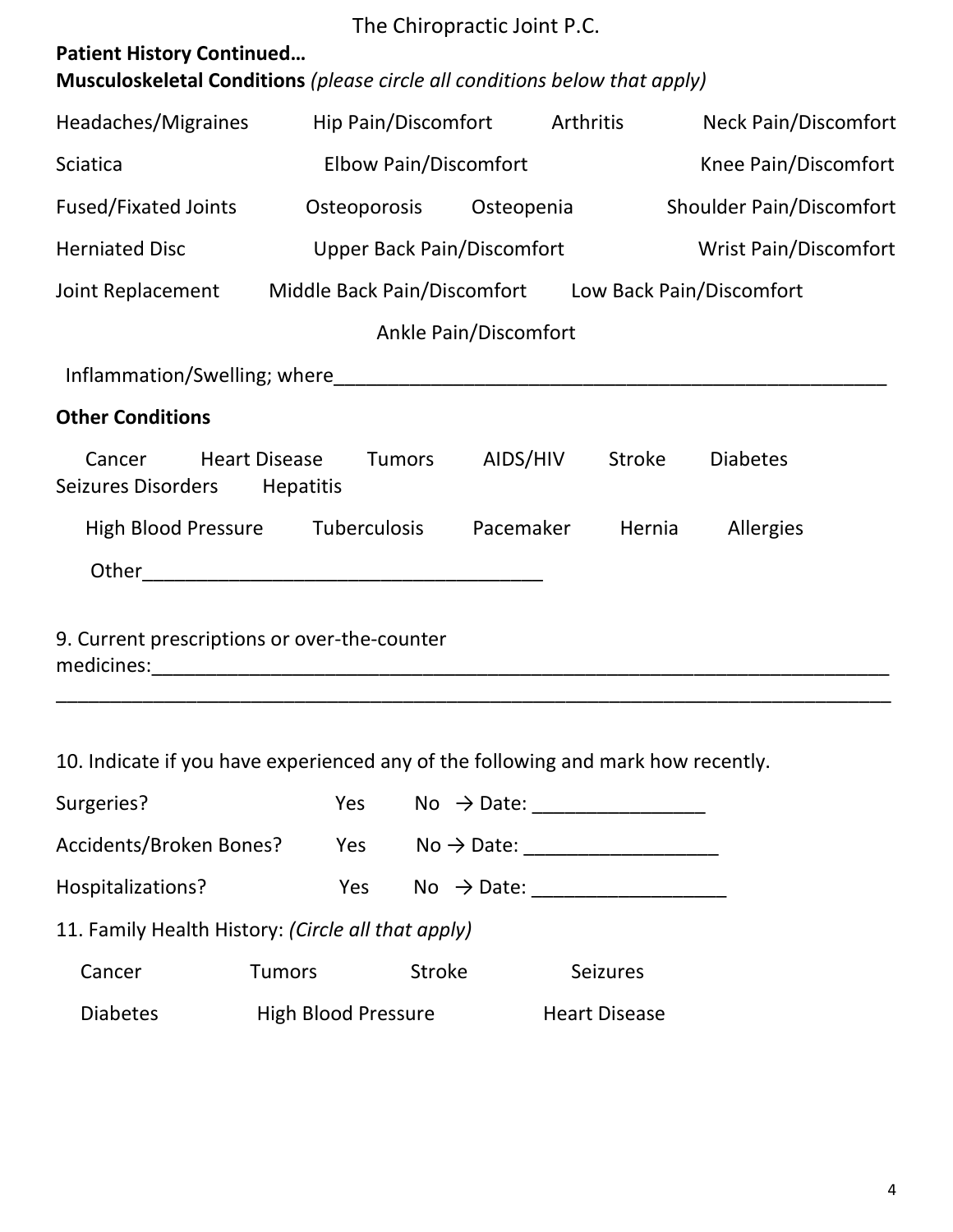### **Informed Consent**

### **Informed Consent to Chiropractic Care**

We provide adjustments or manual manipulations through the gentle application of a targeted movement where and when indicated by a licensed Doctor Chiropractic to improve motion of the body's spinal column and extremities.

Chiropractic treatment, including spinal adjustment, has been the subject of government reports and multi-disciplinary studies conducted over many years and have been demonstrated to be an effective treatment for many neck and back conditions involving pain, numbness, muscle spasm, loss of mobility, headaches and other similar symptoms. Routine chiropractic treatment can result in better function, improved joint motion and a healthier, more active lifestyle. However, there are some risks associated with chiropractic adjustments, including but not limiting to the possibilities of sprains, dislocations and fractures. In addition:

- 1. While rare, some patients may experience short term aggravation of symptoms, rib fractures or muscle and ligament strains or sprains as a result of manual therapy techniques.
- 2. There are reported cases of stroke associated with neck movements including adjustments of the upper cervical spine. Current medical and scientific evidence does not establish a definite cause and effect relationship between upper cervical spine adjustment and the occurrence of strokes. Furthermore, the apparent association is noted very infrequently. However, you are being warned of this possible association because a stroke may cause serious neurological impairment and result in injuries including paralysis.
- 3. There are reported cases of disc injuries following cervical and lumbar spinal adjustments or chiropractic treatment.

The risk of injuries or complications from chiropractic treatments are substantially lower than that associated with many medical or other treatments, medications and surgical procedures given for the same treatments. Common alternatives to adjustments and manipulations include medications, physical therapy, other medical treatments and surgery provided by physicians and surgeons. By signing this Informed Consent, I acknowledge that I have discussed or have had the opportunity to discuss with my Doctor of Chiropractic the nature and purpose of chiropractic treatment in general and my treatment in particular (including spinal adjustments), the benefits, risks and alternatives to chiropractic treatment. I consent to the chiropractic treatments offered or recommended to me by my Doctor of Chiropractic, including spinal adjustments. I intend this consent to apply to all my present and future chiropractic care received from The Chiropractic Joint, P.C.

\_\_\_\_\_\_\_\_\_\_\_\_\_\_\_\_\_\_\_\_\_\_\_\_\_\_\_\_\_\_\_\_\_\_\_\_\_\_\_\_\_\_\_\_\_\_\_\_\_\_\_\_\_ \_\_\_\_\_\_\_\_\_\_\_\_\_\_\_\_\_\_\_\_

(Patient's Name)

(Patient/Legal Guardian Signature) (Date)

\_\_\_\_\_\_\_\_\_\_\_\_\_\_\_\_\_\_\_\_\_\_\_\_\_\_\_\_\_\_\_\_\_\_\_\_\_\_\_\_\_\_\_\_\_\_\_\_\_\_\_\_\_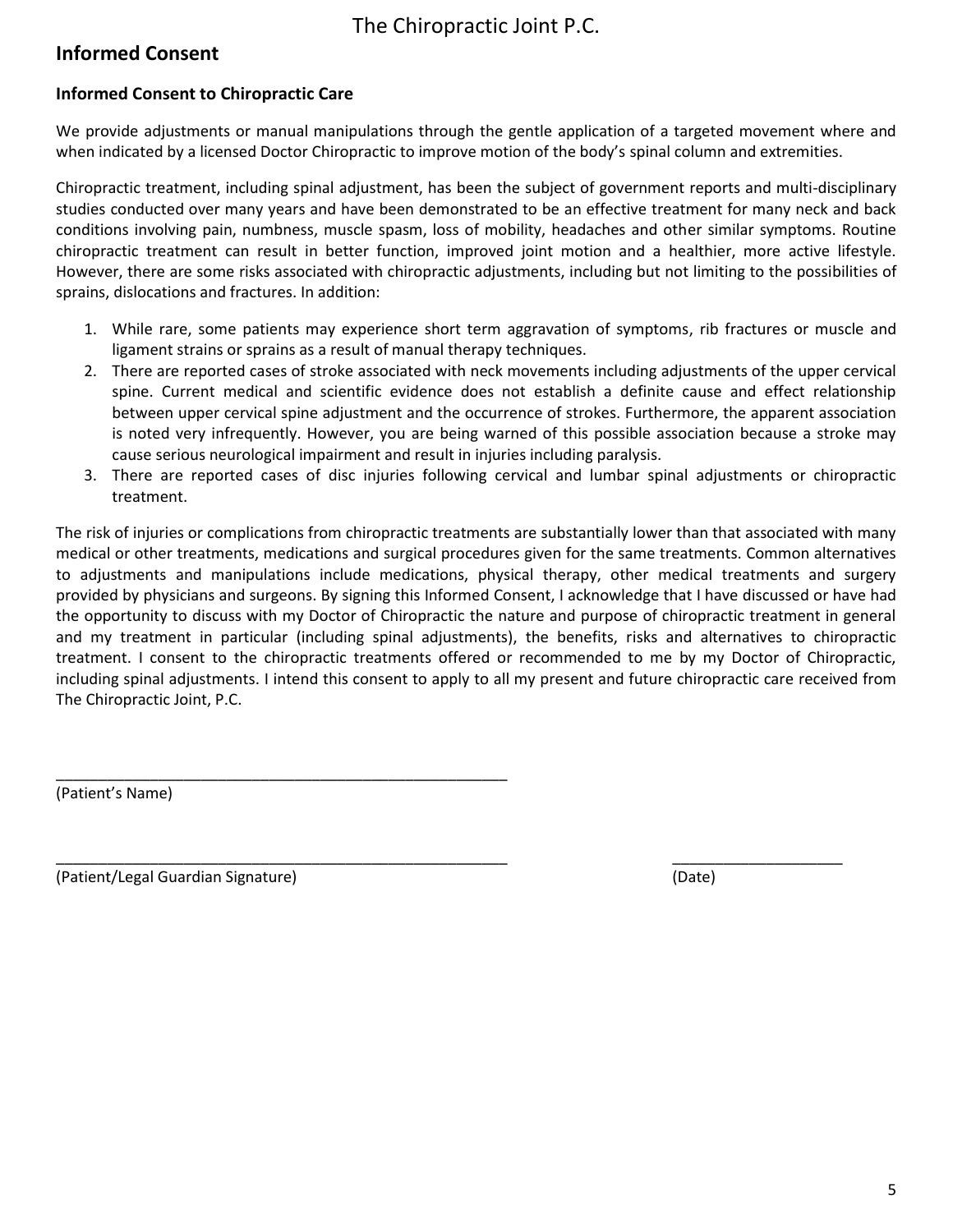### **Notice of Privacy Practices**

This notice describes how medical information about you may be used and disclosed by us, The Chiropractic Joint, P.C. and how you can get access to this information. Please review it carefully. If you have any questions about this notice, please contact us.

### **Who Will Follow This Notice?**

The Chiropractic Joint, P.C., the doctors of the chiropractic who provides services to you at The Chiropractic Joint, P.C. and all employees and subcontractors of The Chiropractic Joint, P.C.

We understand that medical information and health is personal, and we are committed to protecting this information. When you receive chiropractic treatment from us, a record of the treatment you receive is made. Typically, this record contains your treatment plan, your history and physical, any x-rays and test results that you provide to us and billing record. This record serves as a basis for planning your treatment, means of communication between The Chiropractic Joint, P.C. clinic doctors and staff and your other health care providers, if any, that you wish us to share them with. Also, this information acts as a tool for assessing and continually working to improve the care rendered. This notice tells you the ways we may use and disclose your Protected Health Information (referred to herein as "medical information"). It also describes your rights and our obligations regarding the use and disclosure of medical information.

### **Our Responsibilities**

We are required by law to maintain the privacy and security of your medical information, provide you with notice of our legal duties and privacy practices with respect to information we collect and maintain about you, abide by the terms of this notice and to notify you if we are unable to agree to a requested restriction.

#### **The Methods in Which We May Use and Disclose Medical Information About You:**

The following categories describe different ways we may use and disclose your medical information. The examples provided serve only as guidance and do not include every possible use or disclosure. We will use and disclose your medical information to provide, coordinate or manage your chiropractic treatment at this clinic or any other clinic where you seek treatment. For example, we may share your information with your primary care physician or other specialists upon request. We will use and disclose medical information about you so that payment for the treatment you receive may be collected from you or another party. We may use and disclose medical information about you for our office operations. These uses, and disclosures are necessary to run the clinic in an efficient manner and provide that all patients receive quality care. For example, your medical records may be used in the evaluation of services and the appropriateness and quality of chiropractic treatment we provide. Chiropractic services will be provided in an open room where other patients are also receiving care. Other persons in the office may overhear some of your protected medical information during the course of care. Should you need to speak with the doctor at any time in private, a place for these conversations will be provided upon request. To the extent permitted by law, we may use cameras or other recording devices in our clinics. Any clinics having cameras or recording devises will have a notice posted at the clinic informing you of the use of such devices. We may use your address, phone number, e-mail and clinical records to contact you with notifications, text messages, birthday and holiday related messages, and billing inquires, information about treatment alternatives or other health related information. If contacting you by phone, we may leave a message on your answering machine or voicemail. We may use and disclose medical information to remind you of an appointment, if applicable. We will disclose medical information about you when required to do so by federal or state laws or regulations. We may disclose medical information to a health oversight agency for activities authorized by law. Health oversight agencies include public and private agencies authorized by law to oversee the health care system. These oversight activities include, for example, audits, investigations, inspections and licensure. These activities are necessary for the government to monitor the health care system, government programs, eligibility or compliance and to enforce health-related civil rights and criminal laws. If you are involved in certain lawsuits or administrative disputes, we may disclose medical information about you in response to a court or administrative order. We may release medical information if asked to do so by a law enforcement official in response to a court order or subpoena. We may use and disclose your medical information electronically. For example, your medical information is maintained on an electrical health record. If another provider requests a copy of your medical record for treatment purposes, we may forward such record electronically.

#### **Disclosures Requiring Authorization**

Marketing generally includes a communication made to describe health-related products or service that may encourage you to purchase or use the product or service. We will obtain your written authorization to use and disclose your medical information for marketing purposes unless the communication is made face-to-face, involves a promotional gift of nominal value, or otherwise permitted by law. All other uses and disclosures of your information for marketing purposes require your written authorization. You have the right to revoke such authorization in writing.